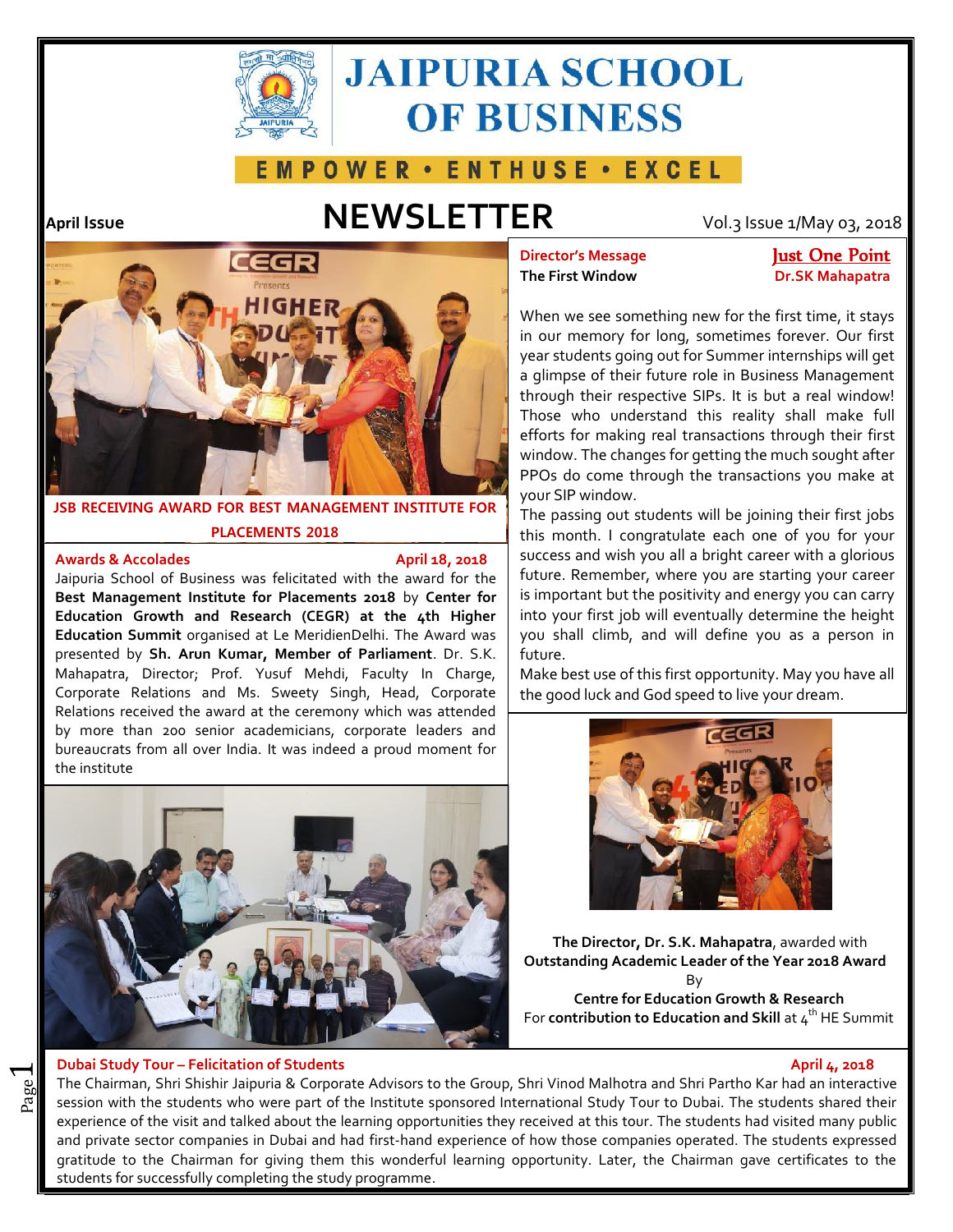### Workshop on "SPSS Version 25.0" April 23, 2018

**CORDING WAS CONDUCTED BY Mr. Subhadeep, SPSS trainer at IBM Example and Skillar at the 4<sup>2</sup> second Summit at the 4<sup>2</sup> second Summit at the 4<sup>2</sup>** A **one-day workshop on 'SPSS Version 25.0'** was organized at JSB under the aegis of the **Center for Advanced Data Analytics**. The **Bangalore**.

Data Analytics has become one of the major areas of interest these days as it supports decision making in the organizations. It refers to Indicated to identify and analyze the immetent patterns in a project. qualitative and quantitative techniques and processes used to enhance productivity and business gain. Data is extracted, acknowledged and bifurcated to identify and analyze the inherent patterns in a project. necessary to understand, in detail, the various technique that may be used to analyze big data today especially for the would be managers. Further, since the first year PGDM students will soon be going for their summer training, they'll require to draw inferences from raw data, and will have to apply various tests to analyze the data collected; knowledge of SPSS is the per-requisite of a good project report. The workshop on SPSS organized by JSB was a step ahead in the same direction. The trainer talked about the business applications of SPSS and how it affects decision making in organizations directly or indirectly. The workshop was indeed very informative.



### **Workshop by MHRD at AICTE** April 10, 2018 **"Social Media: Use and Effects"**

 $\boldsymbol{\sim}$ 

The students and members of the faculty at JSB attended **a one-day workshop on "Social Media: Use and Effects"** organised by MHRD at AICTE, Vasant Kunj.

Social Media has emerged as a significant tool for acquisition and dissemination of information and serves as a platform to obtain updates almost on a real - time basis of current events. In the education sector also it has a lot of importance both for the students and the institutions. In recognition of the importance of social media for the institutions, the **Hon'ble Minister, MHRD** decided to organise this one-day Workshop. It was conducted by the experts from MyGov and the Minister, **Sh. Prakash Javadekar**, himself was present to talk about the same. It was indeed a very informative workshop



### **J-Gate Training April 12, 2018**

**The Center for Lifelong Learning** at JSB organised a **one-day training programme on J-Gate**. The training session was conducted by **Mr. Jaipal Singh Sisodia from J-Gate** who shared information about the use and importance of J-Gate.

J-Gate is an electronic gateway to global e-journal literature. Launched in 2001 by Informatics India Limited, J-Gate provides seamless access to millions of journal articles available online offered by 12,058 Publishers. It presently has a massive database of journal literature, indexed from 50,152 e-journals with links to full text at publisher sites.

The workshop was organised to help the students and the members of the faculty understand what the new system had to offer and how to access them. Research, in any educational institutions, is the very core of excellence. The database of J-Gate gives access to numerous research articles and papers which help in extending the research further. The training session was very informative and motivated the library users to make full use of the resources made available by the institute.



**A workshop on POSH Awareness and Employee Performance Management** was conducted on **3 rd April, 2018** by Ms. Anjali Khanna, Vice-President HR, Jaipuria Group of Educational Institutions.

Page The purpose of the workshop was to make the employees aware about Performance Management System and POSH  $\frac{80}{2}$  The purpose of the workshop was to make the **employees aware about Performance Management System and POSH** clear and practical goals for himself and at the same time, must also know the pre-requisites and the support required to achieve those goals. Further, the VP-HR informed everybody about the grievance redressal system that is already in place to address the issues related to harassment of women at workplace. In case of any untoward incident, women employees may directly approach the cell and get their problems addressed.